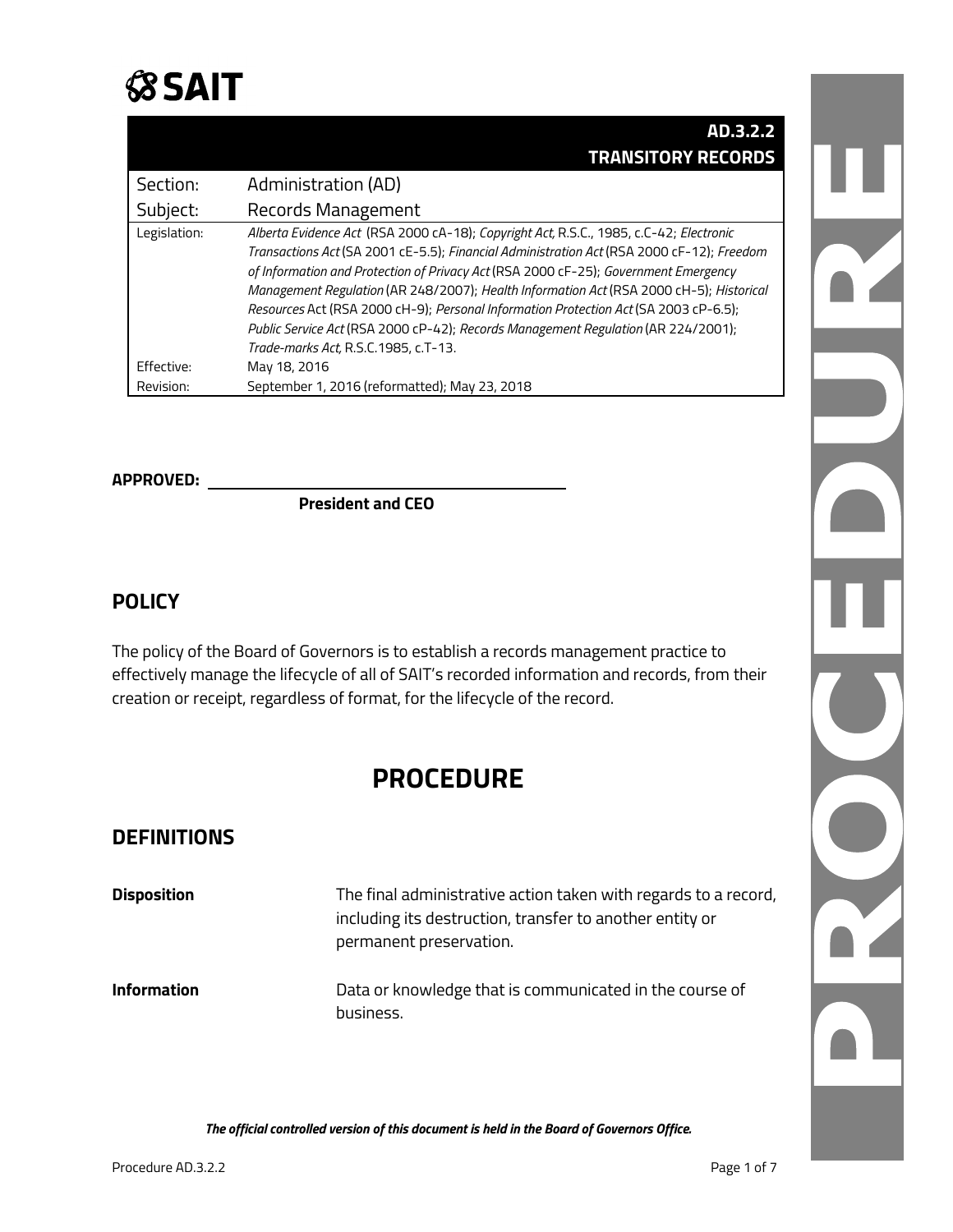| <b>Legal hold</b>                                                            | A process that an organization uses to preserve all forms of<br>relevant information when litigation is reasonably anticipated,<br>threatened, pending, or in progress.                                                                                                                                                                                                                                                                                                                                                                                                                                                                                                                                                                           |  |  |
|------------------------------------------------------------------------------|---------------------------------------------------------------------------------------------------------------------------------------------------------------------------------------------------------------------------------------------------------------------------------------------------------------------------------------------------------------------------------------------------------------------------------------------------------------------------------------------------------------------------------------------------------------------------------------------------------------------------------------------------------------------------------------------------------------------------------------------------|--|--|
| Lifecycle                                                                    | Distinct phases of a record's existence, from creation to final<br>disposition.                                                                                                                                                                                                                                                                                                                                                                                                                                                                                                                                                                                                                                                                   |  |  |
| <b>Official record</b>                                                       | Original document from which subsequent copies might be<br>made.                                                                                                                                                                                                                                                                                                                                                                                                                                                                                                                                                                                                                                                                                  |  |  |
| <b>Record</b>                                                                | Information created, received and maintained as evidence by<br>an organization or person, in pursuance of legal obligations or<br>in the transaction of business. A record may be in any form.<br>This includes notes, images, audio-visual recordings, x-rays,<br>books, documents, maps, drawings, photographs, letters,<br>vouchers and papers and any other information that is<br>written, photographed, recorded or stored in any manner, but<br>does not include software or any mechanism that produces<br>records.                                                                                                                                                                                                                       |  |  |
| <b>Record custodian</b>                                                      | All SAIT employees, contractors, sub-contractors and agents<br>are considered record custodians. Record custodians need and<br>use SAIT records as part of their assigned duties. Record<br>custodians may act in one or more specific roles when<br>creating, receiving, collecting, reading, coping, querying,<br>updating, maintaining, transmitting, accessing or using paper<br>or electronic records and must understand and fulfill the<br>responsibilities associated with their roles. All record<br>custodians have an obligation to properly document what they<br>do by creating accurate records of their activities and by<br>ensuring that the appropriate records and information relating<br>to business decisions are retained. |  |  |
| Records Management The Records Management Services unit, Finance department, |                                                                                                                                                                                                                                                                                                                                                                                                                                                                                                                                                                                                                                                                                                                                                   |  |  |
| <b>Services</b>                                                              | is responsible for all aspects of records management,<br>including managing and maintaining the Retention Schedule,<br>and designing, implementing and providing training on records<br>management programs and operations.                                                                                                                                                                                                                                                                                                                                                                                                                                                                                                                       |  |  |
| <b>Retention and</b><br><b>Disposition Schedule</b>                          | A legal instrument that describes the records under<br>the control of a public body, that specifies how long and where<br>the records must be kept as they progress through the phases                                                                                                                                                                                                                                                                                                                                                                                                                                                                                                                                                            |  |  |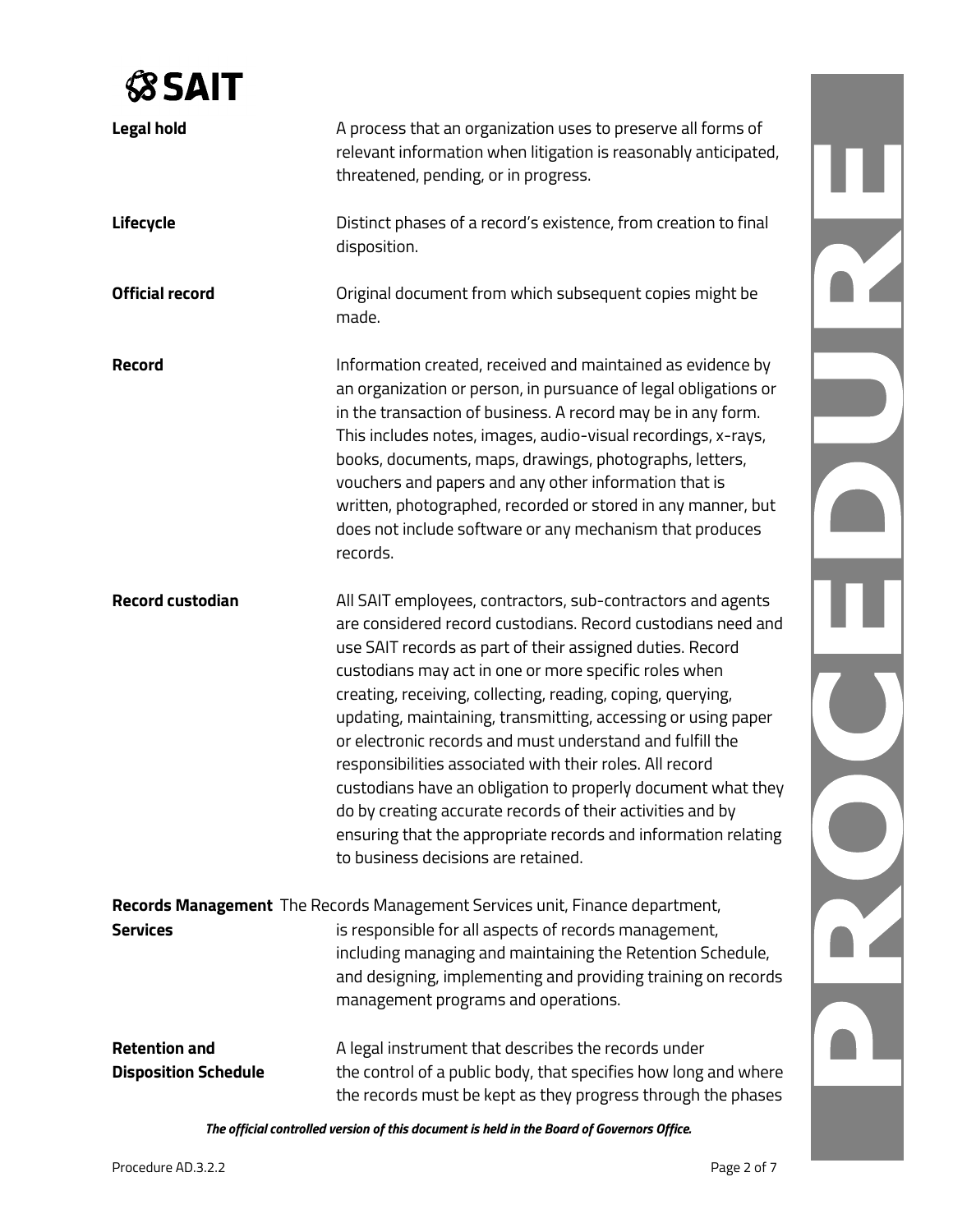|                          | of their life cycles, the format in which the records must be<br>stored, and what their final disposition will be (destruction or<br>archival preservation) at the end of their life cycles. This is also<br>referred to as the "Retention Schedule".                                             |
|--------------------------|---------------------------------------------------------------------------------------------------------------------------------------------------------------------------------------------------------------------------------------------------------------------------------------------------|
| <b>Source document</b>   | An original record that has been scanned and saved as a<br>digital image by electronic or imaging methods according to a<br>scanning procedure. It cannot be destroyed as a transitory<br>record. Record schedule retention periods still apply.                                                  |
| <b>Transitory record</b> | A record that has only immediate or short-term usefulness<br>and will not be needed in the future. Transitory records<br>contain information that is not required to meet legal or<br>financial obligations or to sustain administrative or<br>operational functions and has no historical value. |

## **GOVERNING PRINCIPLES**

- 1. All information that is sent and received in the course of business is a record. This includes records created in all media formats, throughout their entire lifecycle. Records need to be managed to ensure they remain fit for their intended purpose and use.
- 2. Not all records created or received in the course of business need to be treated as official records. These types of records are considered transitory.

### **PROCEDURE**

#### **A. Scope**

- 1. SAIT is the owner of all recorded information related to the institution and to all of its organizational units.
- 2. In the regular course of their work, all record custodians are responsible for making decisions about which records are official or transitory.
- **B. Determining Official Records**

N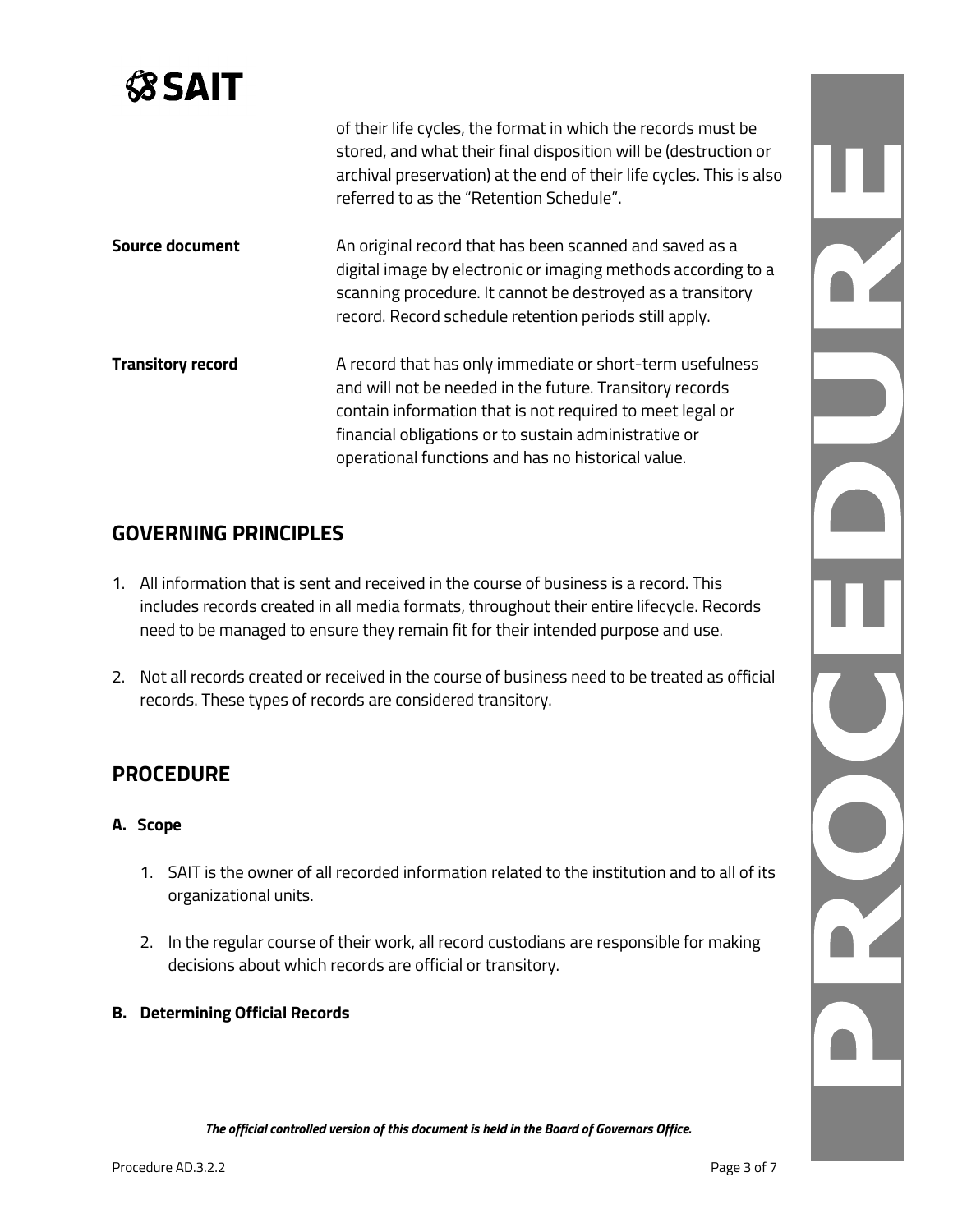- 1. Official records document and provide evidence of SAIT business. These are records that must be retained, filed and managed in accordance with policies, standards and best practice. Official records are created when they:
	- a) Contain information that has ongoing business value;
	- b) Are required to support business operations;
	- c) Document and provide evidence of business transactions;
	- d) Are required by legislation;
	- e) Protect the rights of record custodians and SAIT;
	- f) Provide evidence of compliance with accountability or other business requirements; or
	- g) Provide future business, financial, legal, or historical value.
- 2. In their day-to-day work, all record custodians at SAIT need to consider the following questions when deciding what documentation is considered an official record. If the answer to any of these questions is "yes", then the record is an official record and must be retained and filed.
	- a) Does the information explain, justify or document an official action or decision?
	- b) Does the information have ongoing or long-term operational value?
	- c) Is the record custodian the original author, sender or assigned designate?
	- d) Is the record custodian the primary recipient (designated recipient for first name on the "To" field) on an email message?
	- e) Was the record created during the course of official duty?
	- f) Will the information in the record have some future business, legal or historical value to SAIT?

For further information, contact Records Management Services.

#### **C. Determining Transitory Records**

*The official controlled version of this document is held in the Board of Governors Office.*

N.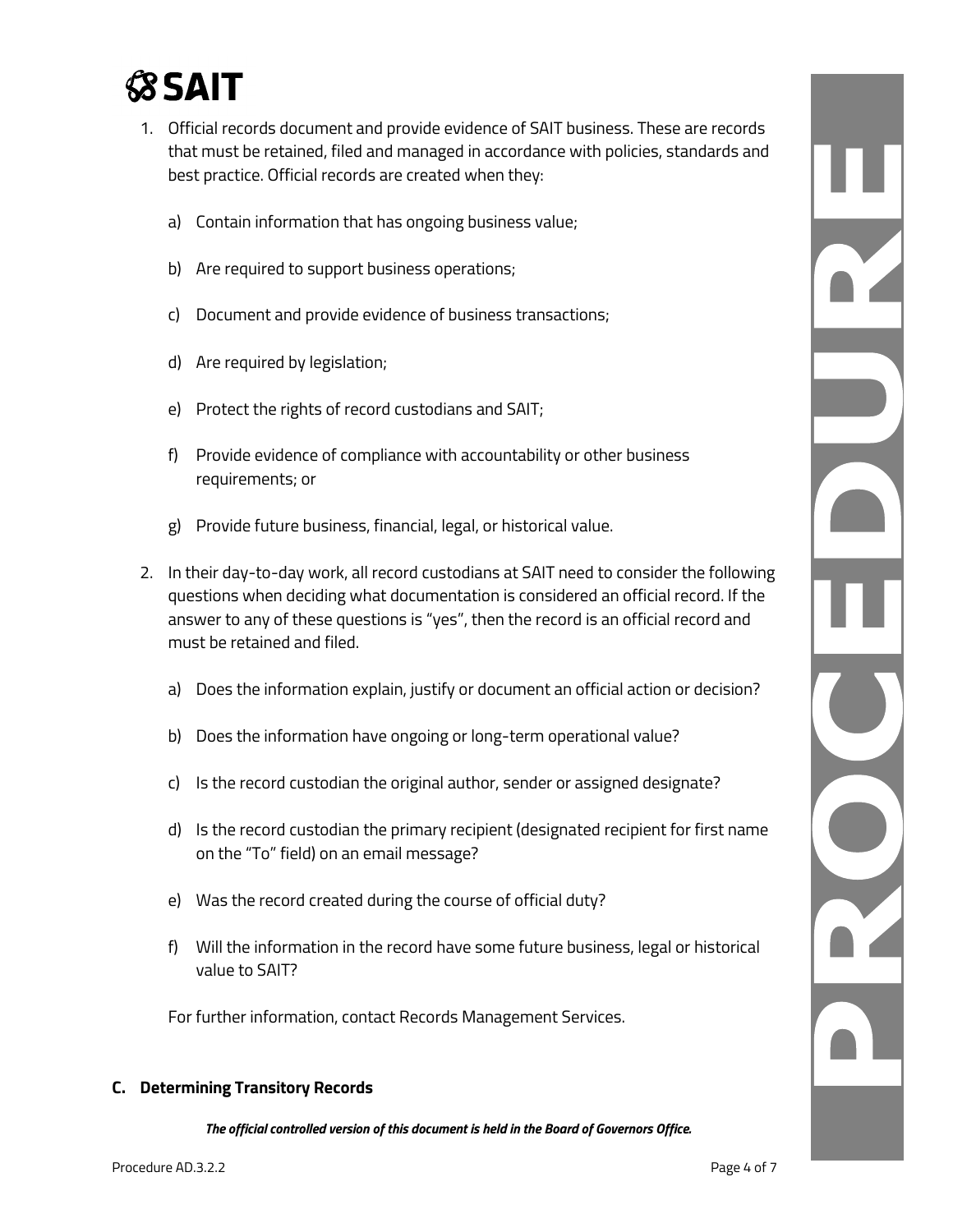- 1. Transitory records:
	- a) Are not entered into an official record system;
	- b) Are not needed as evidence of a SAIT business activity;
	- c) Are not required to meet legislative or regulatory obligations;
	- d) Are produced or received in the preparation of other records which supersede them or for convenient reference; and
	- e) Have no further value beyond an immediate and minor transaction.
- 2. The following questions can be considered when deciding what documentation is considered a transitory record in day-to-day work situations. If the answer to any of these questions is "no", the record is generally considered transitory and can be destroyed, subject to the exceptions set out in paragraph C.3 of this procedure.
	- a) Does it explain, justify or document an official action or decision?
	- b) Was it created during the course of official duty?
	- c) Will the information in the record have some future business, legal or historical value to SAIT?

See Schedule A, an Associated Document to this procedure, for information on determining official and transitory records. For further information, contact Records Management Services.

- 3. In some situations, a record that appears to be transitory may still need to be retained. These situations include but are not limited to:
	- a) Source documents: Scanning or imaging is the process by which paper documents are copied and saved as digital images.
		- i) Scanning paper records does not automatically authorize the destruction of source documents from which the scanned images have been created.
		- ii) Source documents can only be disposed of once their electronic forms have been stored in a secure records management system with established,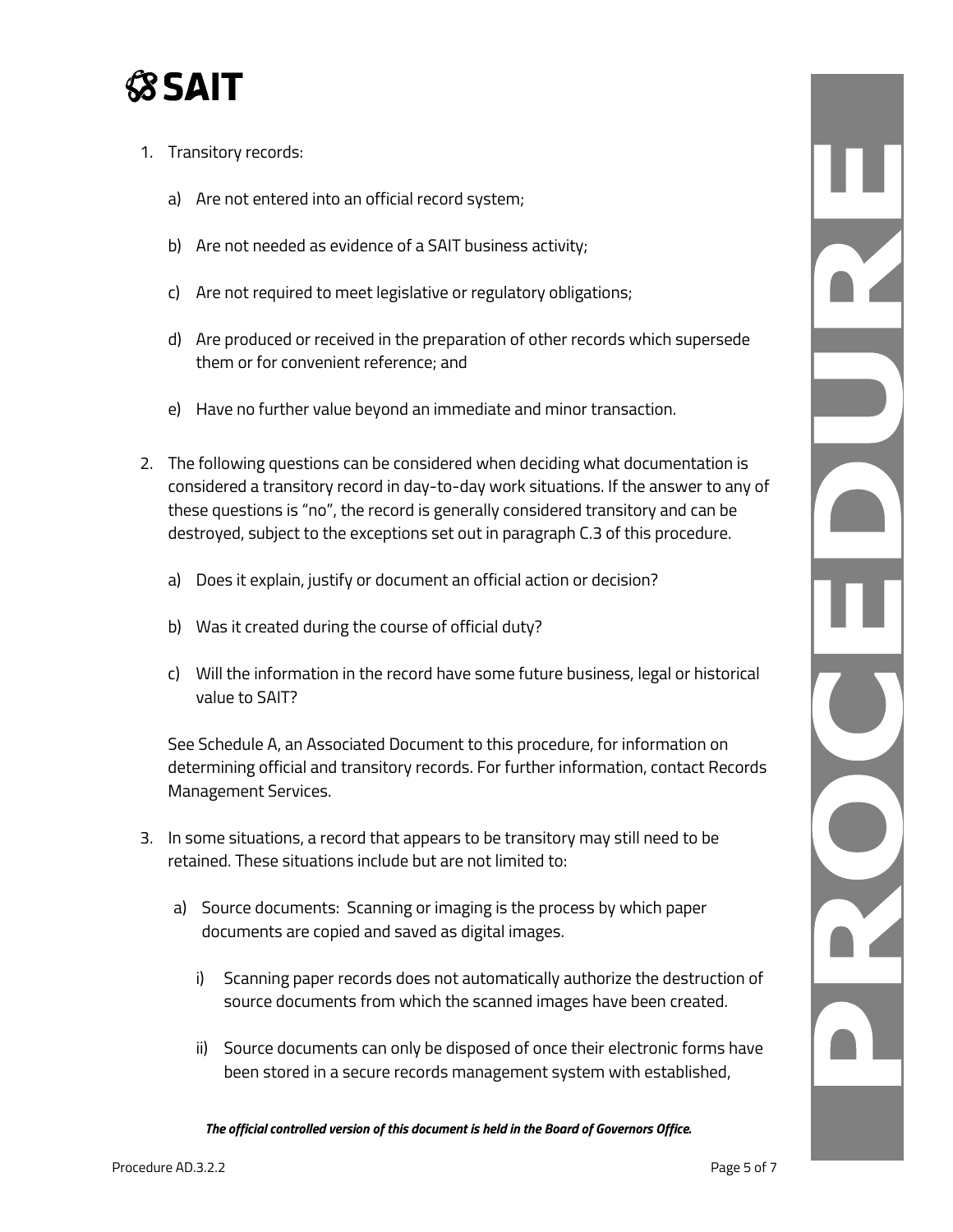

documented practices that demonstrate the imaged records will be reliable and accessible through time.

- b) Not all drafts are considered transitory. Offices responsible for drafting legal documents, policies, budgets or procedures might need to track the evolution of the final agreement or product.
- c) Records may appear to be transitory, but the role of the record custodian and the use of the information makes the record official. For example, a post-it note that documents an approval on a spending decision may appear to be transitory due to its format, but it is an official record and needs to be kept.
- d) An annotated copy of a convenience or duplicate copy showing significant input should be filed and saved with other records related to that activity or function.

#### **D. Holds on Transitory Records**

- 1. There are specific instances when transitory records must be retained.
	- a) Notification of a legal hold necessitates the suspension of transitory record destruction. This is true in all phases of the litigation process. It is an offence to willfully destroy records during this time.
	- b) Employee Services is responsible for notifying the appropriate employee when either a *Freedom of Information and Protection of Privacy Act* (*FOIP Act*) request has been received or a legal action is underway. If litigation of any sort is reasonably anticipated, threatened, pending or in progress, all records and information that relate to the litigation must be preserved and cannot be destroyed, as the courts require those records and information to be identified and disclosed as part of the litigation process.
	- c) Transitory records are subject to access to *FOIP Act* information requests. If a *FOIP Act* request is received, the ability to routinely destroy transitory records is suspended until the *FOIP Act* request has been processed and any appeal or appeal period has been completed.

#### **E. Destruction of Transitory Records**

1. There is no requirement to submit a request to destroy transitory records. The best practice is to retain a transitory record only while there is an operational need, and to